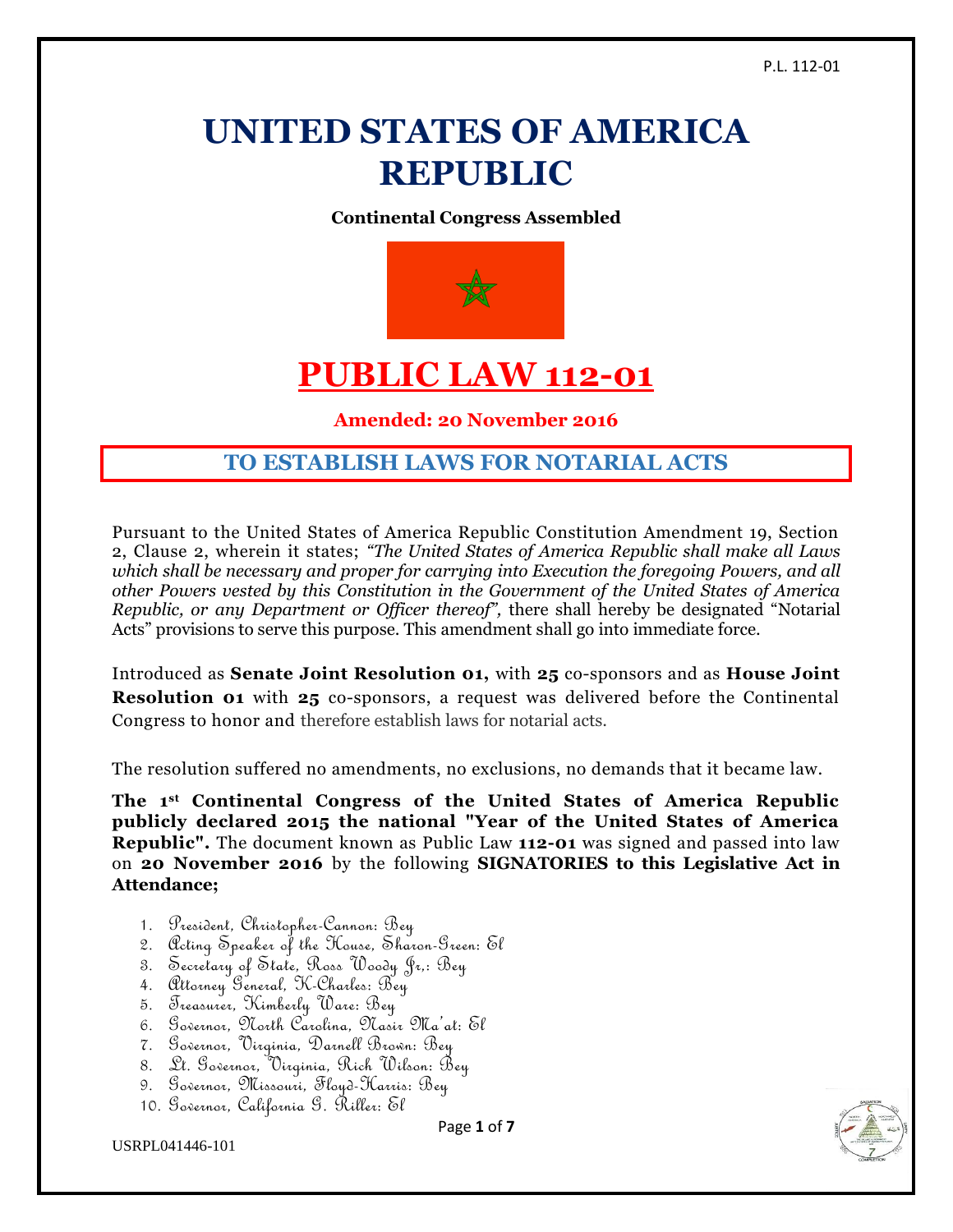#### P.L. 112-01

- 11. Lt. Gov. Ohio, Galen-Carson: Bey
- 12. Senator, Illinois, Shirlean McMullen: Bey
- 13. Senator, Illinois, Saadiq: Bey
- 14. Senator, Illinois, Clayton Ronald-Henderson: El
- 15. Senator, Georgia, Ronnell-Gray: Bey
- 16. Senator, Colorado, Kakuyon: El
- 17. Senator, North Carolina, Hope Ma'at: El
- 18. Representative, Colorado, Ajoa: Bey
- 19. Chief Justice, Romulus Dorsey: El
- 20. Foreign Affairs Minister, Rafael-Vazquez: El
- 21. Public Minister, William L. Salter III,: El
- 22. Public Minister, Linda Ann Bashful: El
- 23. Public Minister, Maurice Reynolds: Bey
- 24. Vicegerent Commissioner, Leslie-Atkins: El,
- 25. Vicegerent, Michigan, Damon-Lewis: El

#### It reads as follows:

#### **PUBLIC LAW 112-01, on 20 November 2016**

#### **JOINT RESOLUTION**

#### **Authorizing and requesting the President**

to adopt Notarial Laws for the United States of America Republic, under the direction and auspice of the Secretary of State who is Responsible for:

- Reviewing and approving course curriculum and issuing certificates of approval to Notarial Officer applicants;
- Appointing and commissioning qualified persons as Notarial Officers for seven year terms;
- Certifying to the authenticity of notarial officers and public officials' signatures [i.e., recorder of deeds, vital records, attorney general, \*court services, business and marriage licenses directors];
- Issuing permits to authorized seal manufacturers to produce Notarial Officer seals;
- Maintaining and distributing a list of all authorized seal manufacturers to newly commissioned Notarial Officers;
- Investigating violations of notarial law and taking appropriate administrative or criminal disciplinary actions.
- Ensuring that each Notarial Officer keeps a journal of the notarial acts.

**WHEREAS,** the United States of America Republic (U.S.A.R.), being a perpetual corporation is an autonomous State government lawfully incorporated and chartered for the benefit and protection of "We The Moorish American People", by its Declaration, National Constitution and By-Laws, and Articles of Incorporation;



USRPL041446-101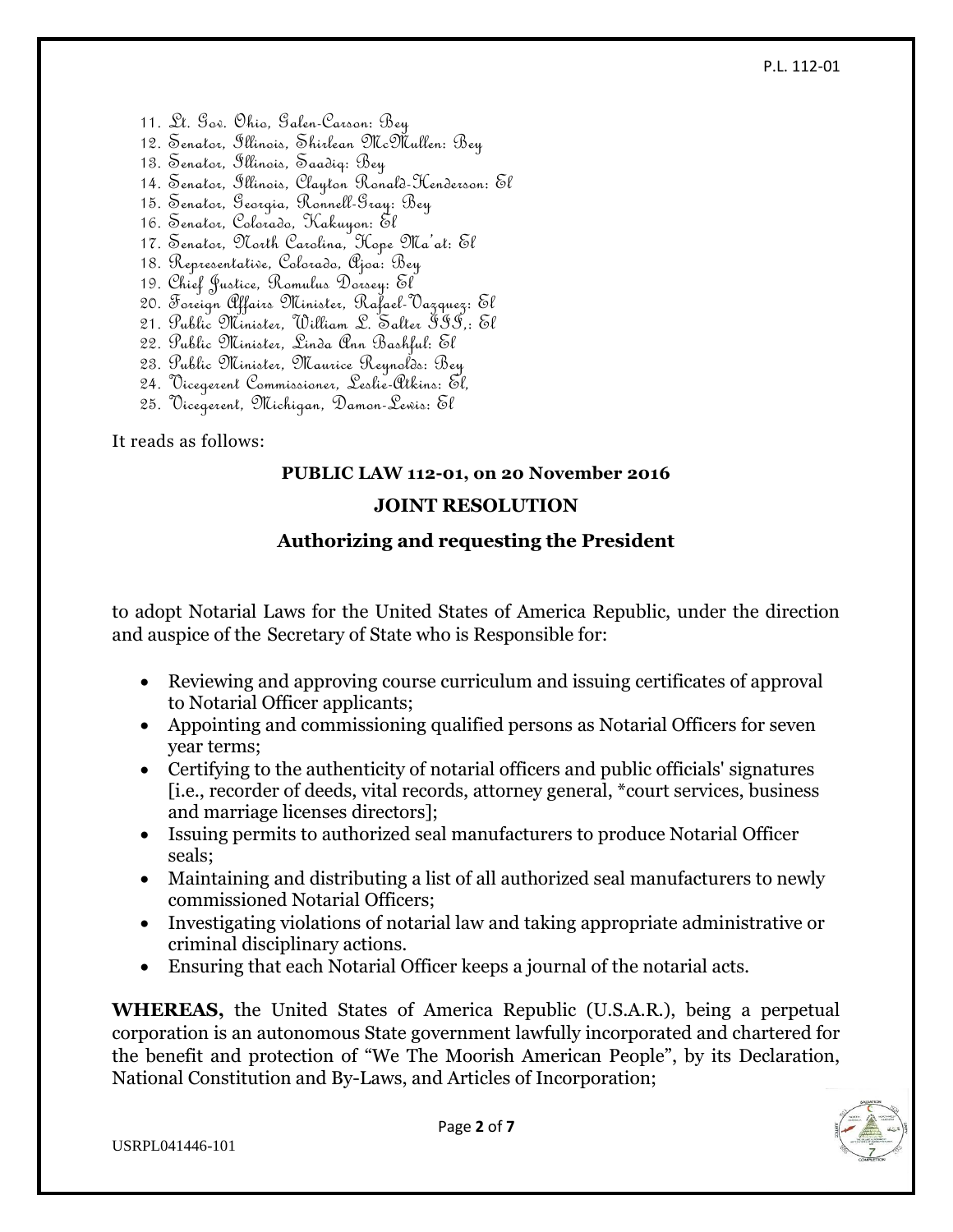**WHEREAS** the history of our Nation clearly illustrates the value of a Nation to be able to create and pass its own Laws are beneficial to a Society to Enforce the Laws of the Nation. This is not to remove or change **The Moorish American People** from voluntarily applying and extending the learning, teachings and truth of the Holy Koran of the Moorish Science Temple of America in the lives of individuals, families, or in their society as a nation of People;

**WHEREAS** this Nation now faces great challenges that will test this Nation as it has never been tested before; and

**WHEREAS** that renewing our knowledge of Law, Divine and National and having faith in Our Universal Creator through Holy Scriptures of the Koran of the Moorish Science Temple of America, the Holy Bible and the Great Qu'ran of Mohammed as we honor all the divine Prophets Jesus, Mohammed, Buddha and Confucius. Therefore, the **Constitution and Laws of the United States of America Republic** and knowledge of the aforementioned Holy Scriptures can only strengthen our nation**.** I, President Christopher H- Cannon: Bey, therefore establish with the consent of the Continental Congress the provisions as the **Laws of the United States of America Republic**:

**NOW, [THEREFORE, be](http://therefore.be/)** it **Resolved** by the Continental Congress of the United States of America Republic in Continental Congress assembled, That the President is authorized and requested to designate the administration of said laws.

LEGISLATIVE HISTORY-PL.**112 Res.:01** CONGRESSIONAL RECORD, Vol. 1(2016): **20 November 2016** considered and passed by the Continental Congress.

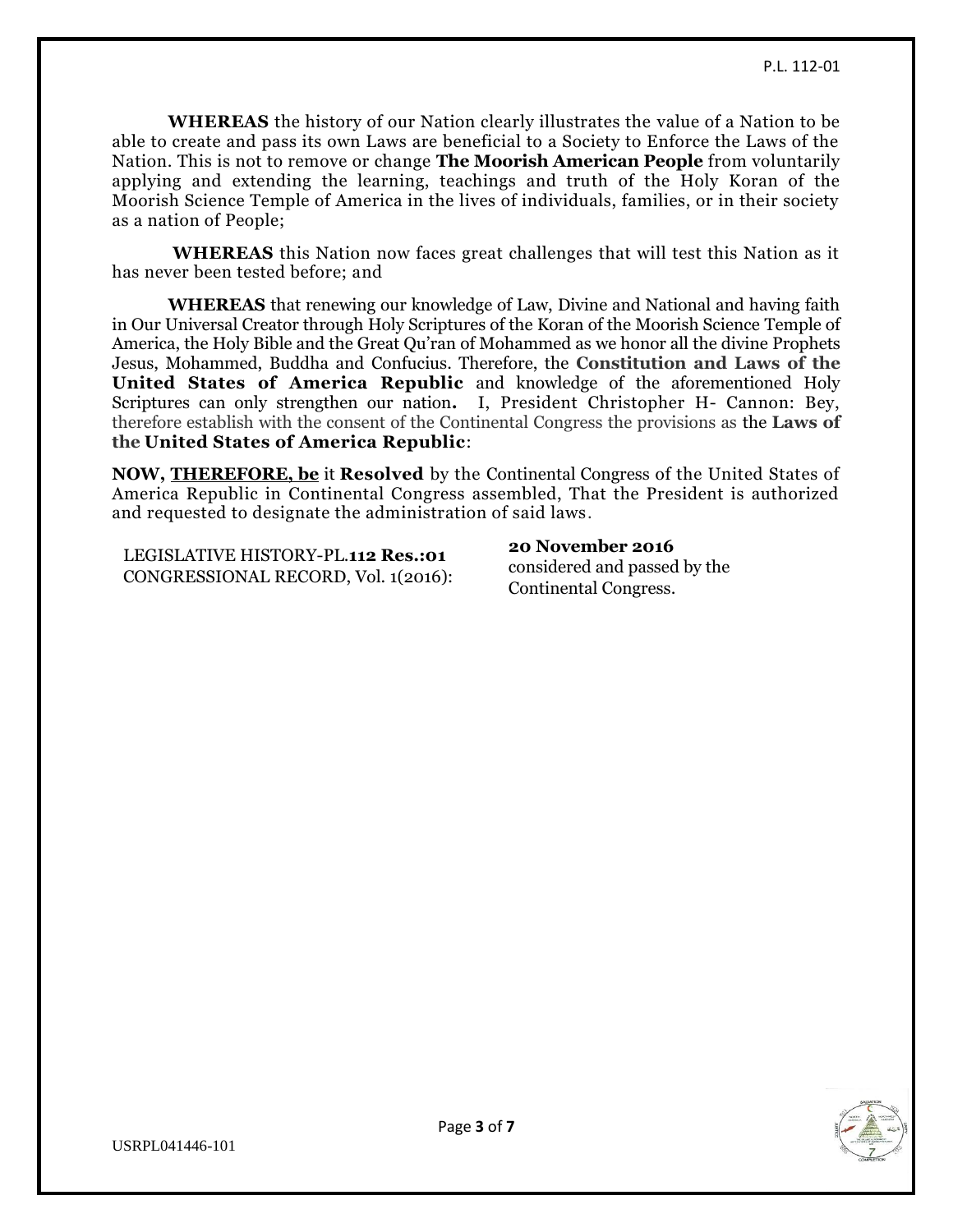#### P.L. 112-01

# **PUBLIC LAW**

### **NOTARIAL ACTS AND LAWS**

| <b>Section</b>    | <b>Description</b>                                   |
|-------------------|------------------------------------------------------|
| <b>Section 1:</b> | <b>Appointment of Notarial Officer; Term</b>         |
| <b>Section 2:</b> | <b>Application for Notarial Officer</b>              |
| <b>Section 3:</b> | <b>How to become a Notarial Officer</b>              |
| Section 4.        | <b>Approved Applications</b>                         |
| Section 5.        | <b>Denied Applications</b>                           |
| Section 6.        | <b>Disciplinary Guidelines</b>                       |
| Appendix          | Notarial Certificate of Authority (issued by S.O.S.) |

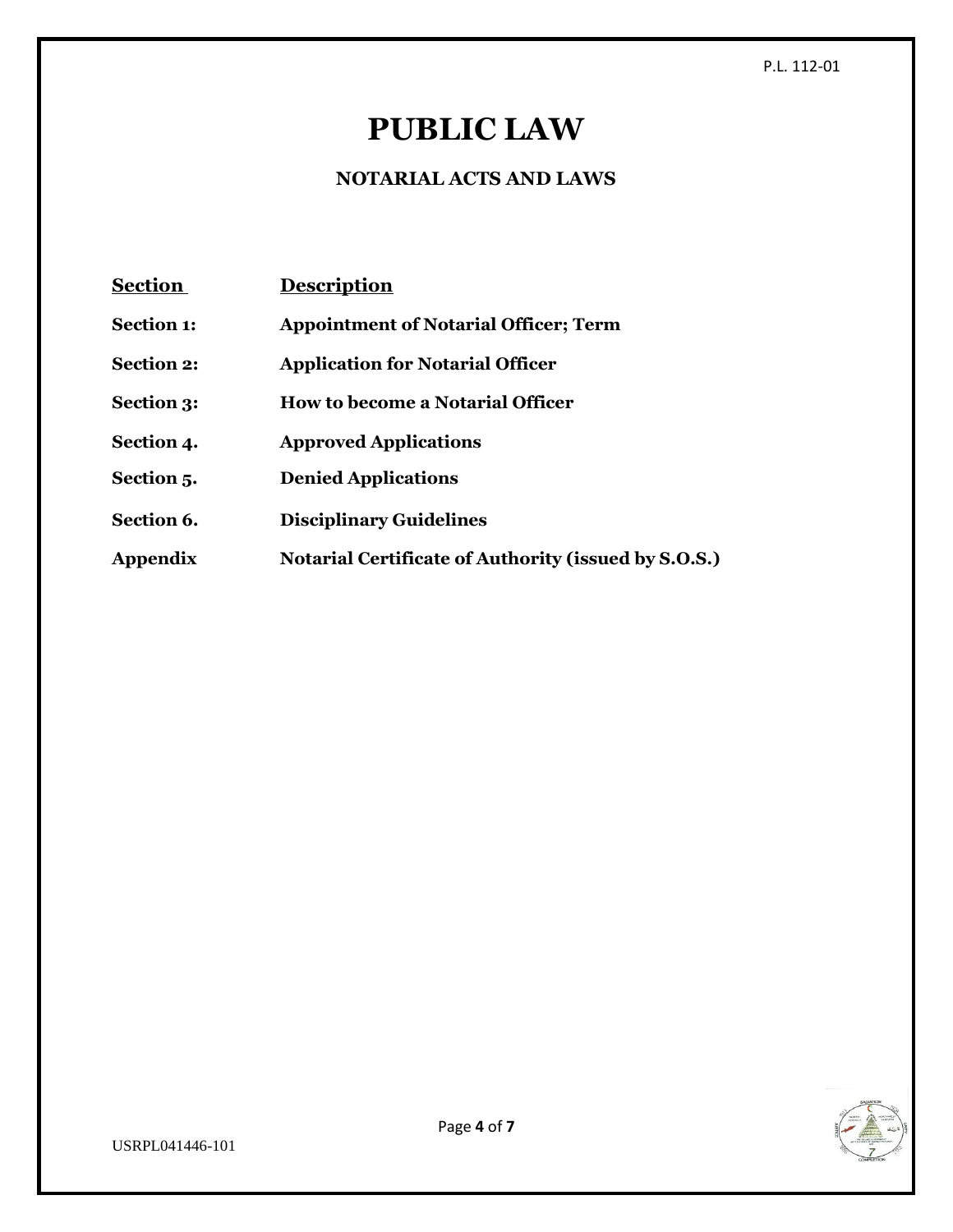# **TITLE 12**

### **NOTARIAL ACTS AND LAWS**

## **CHAPTER 1**

### **Section 1: Appointment**:

The Secretary of State may appoint and commission as notaries public for a 7-year term as many persons in the United States of America Republic as s/he deems necessary.

#### **Section 2: Application**:

Every applicant for appointment and commission as a Notarial Officer shall complete an application in a format prescribed by the Secretary of State to be filed with the Secretary of State, stating:

- (a) The applicant's official name, using El or Bey, as it appears on birth/baptismal record, or his or her current U.S.A.R.-issued driver's license or State Identification Card.
- (b) That the applicant is a Citizen/National of U.S.A.R.
- (c) Applicant's date of birth
- (d) That the applicant is able to read and write the English language
- (e) That the applicant has never been the holder of a notary public appointment that has been revoked or suspended during the past 10 years.
- (f) That the applicant's signature authorizes the office of the Secretary of State to conduct a "verification" to confirm the information provided in the application; and
- (g) Any other information the Secretary of State deems necessary.

### **Section 3. How to Become a Notarial Officer**

Every National/Citizen appointed as a Notarial Officer shall:

- **Take the notary education course.** A first time applicant for a notary commission must submit proof that the applicant has, within one year prior to the application, completed at least three hours of interactive or classroom instruction satisfactorily and pass a written examination prescribed by the Secretary of State;
- Be 18 years of age or older (there is no maximum age set by statute);
- Be a National/Citizen of the United States of America Republic;
- Complete a course of study approved by the Secretary of State;

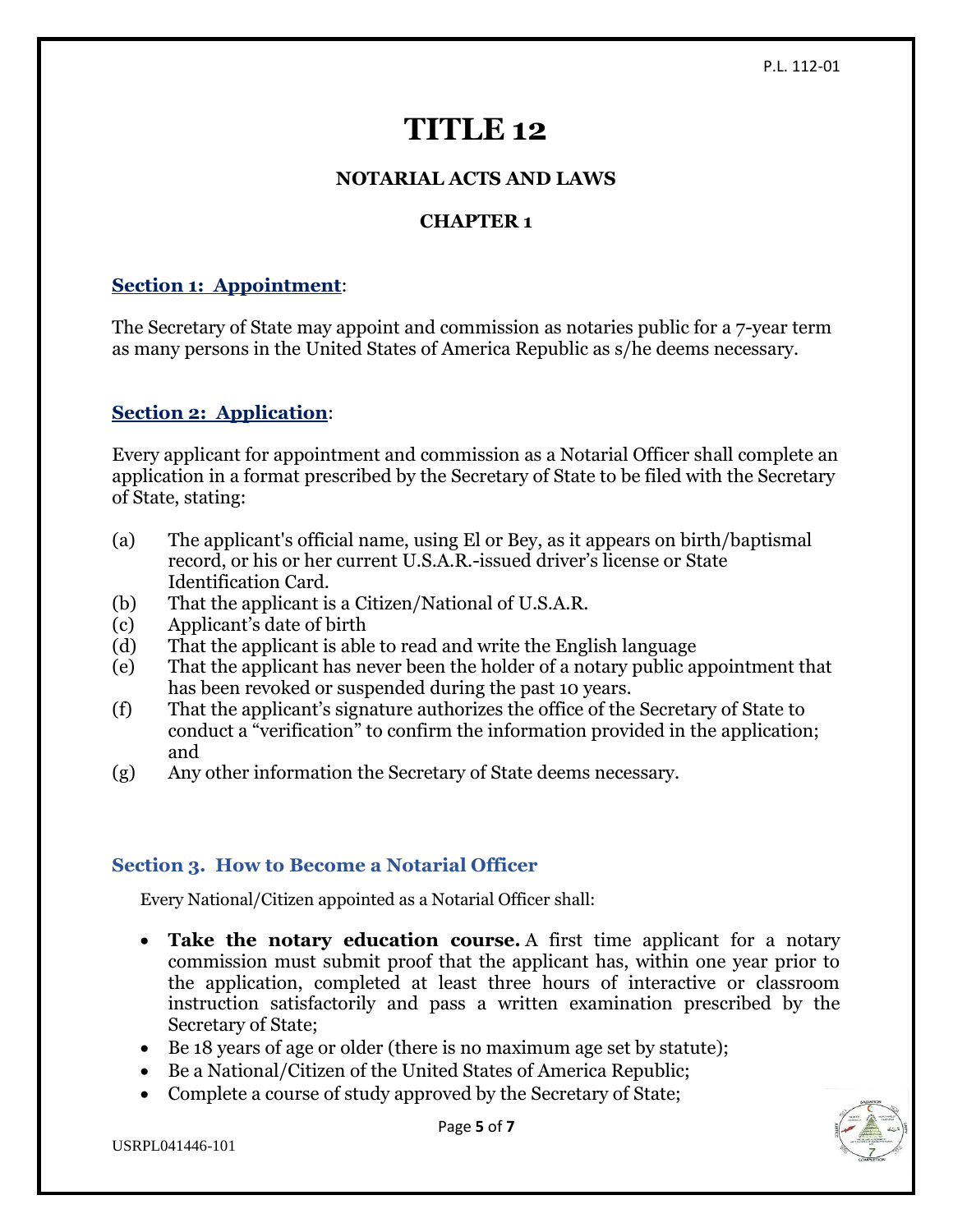- **Complete the application.** Provide all of the information requested on the application form, along with a \$10.00 fee for application processing. If there is any information missing, your application will be returned to you until all necessary materials have been submitted.
- **Submit the application to the U.S.A.R. home office.** Once your application has been fully completed, you must submit your application to the State for review.

#### **Section 4. Approved Applications**

If your application is approved, you will receive your commission certificate from the Secretary of State. You are the ready to order your notary seal. Please confirm that the information on the certificate are correct; if so, you may proceed to perform your duties as Notarial Officer. If there is any error, please contact the Secretary of State for assistance.

If you possess a seal from your current commission, please use your current seal until the commission expires. You may not use your new notary seal until the first day of your new commission. Destroy your old seal to prevent its misuse.

#### **Section 5. Denied Applications**

The decision to appoint a U.S.A.R. Notarial Officer is a matter within the sole discretion of the Secretary of State, and is not subject to subsequent review. When re-applying, you are welcome to provide any supplemental materials that demonstrate your fitness to serve in office as a notary, such as letters of recommendation from professional contacts, but are not required to do so.

#### **Section 6. Disciplinary Guidelines**

The Secretary of State is responsible for appointing and commissioning notarial officers in the United States of America republic for all Provinces. In the performance of such duties, the Secretary of State strives to ensure that applicants and commissioned notaries possess the requisite honesty, credibility, truthfulness, and integrity to fulfill the responsibilities of the position. Good faith and character is a must to the qualifications of the office of a notarial officer, given the nature of the duties and responsibilities. Government, business, and the citizens and nationals depend on the integrity of notarial officers to take the required steps in authenticating signatures and properly completing transactions. The issue of good character is the foundation of all notarial acts.



USRPL041446-101

Page **6** of **7**